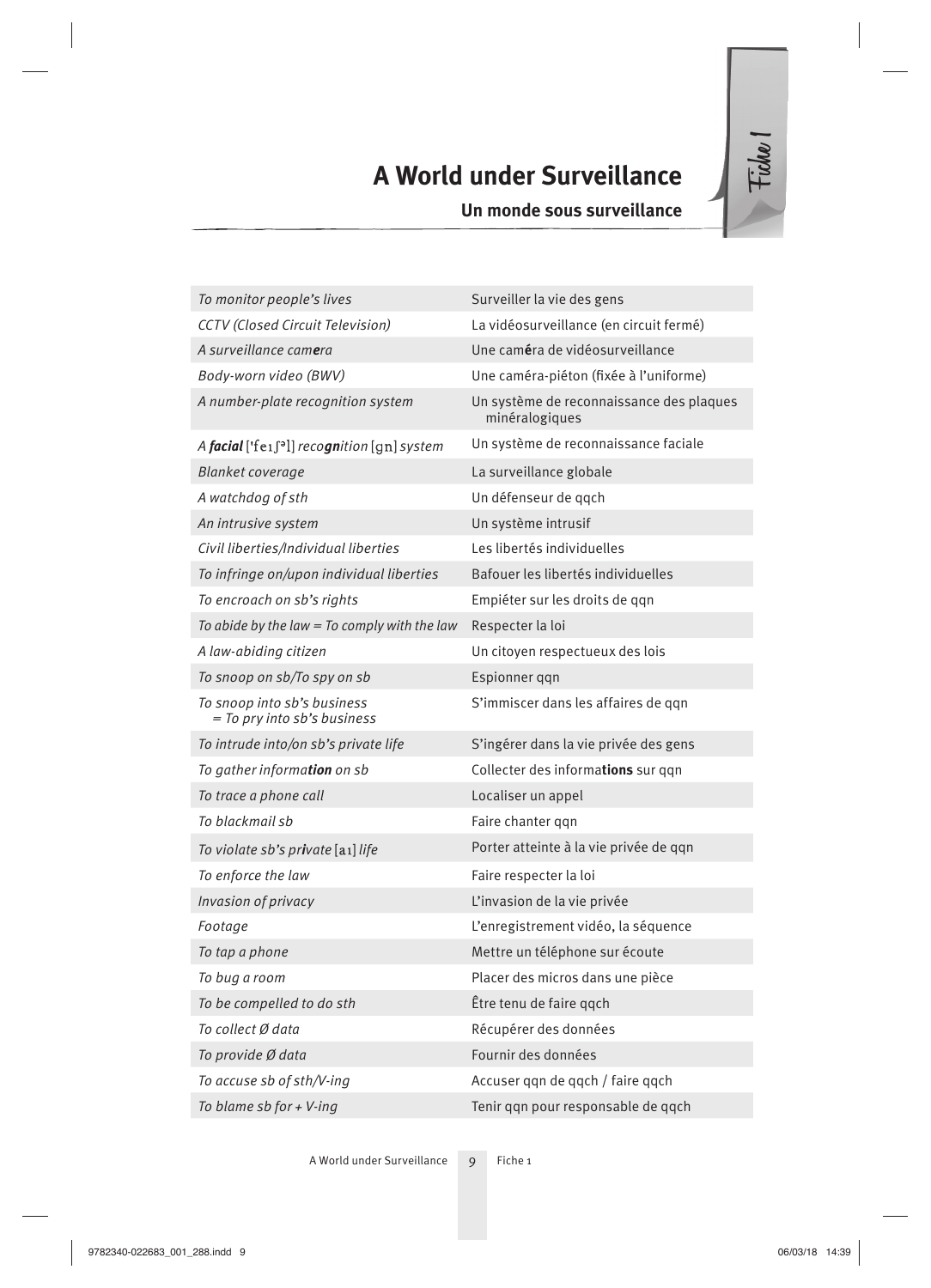| To reproach sb for/with $+V$ -ing        | Reprocher qqch à qqn                  |
|------------------------------------------|---------------------------------------|
| To come under close/intense scrutiny     | Être surveillé à la loupe             |
| To scrutinise [a1]                       | Examiner minutieusement               |
| To stay under the <b>radar</b> ['reida:] | Echapper aux radars, passer inaperçu  |
| To dissuade sb from $+$ V-ing            | Dissuader qqn de faire qqch           |
| To deter sb from $+V$ -ing               | $\mathbf{H}$                          |
| To discourage sb from + V-ing sth        | Décourager qqn de faire qqch          |
| Deterrence                               | La dissuasion                         |
| A deterrent                              | Un élément dissuasif                  |
| To catch sb red-handed                   | Prendre qqn la main dans le sac       |
| To identify sb as sb/sth                 | Identifier qqn comme étant qqn / qqch |
| In a bid to fight crime                  | Pour tenter de combattre le crime     |
| To bring sth to sb's attention           | Porter qqch à l'attention de qqn      |
| To disclose Ø information                | Révéler des informations              |
| A wake-up call                           | Un signal d'alarme, un avertissement  |
| To erode liberties                       | Rogner les libertés                   |
| A libertarian                            | Un libertaire                         |
| A lack of regulations                    | Un manque de règles                   |
| To live up to one's ideals               | Être à la hauteur de ses idéaux       |

## ■ **Talking about it! <sup>01</sup>**

- A. I'd like to tackle yet another contentious issue: **CCTV**. I believe the UK's become very close to what George Orwell feared might happen in his novel *1984*. With the increasingly widespread use of **CCTV** to **monitor** both public and private places, our every move is tracked wherever we go and whatever we do. Big Brother is indeed watching us!
- B. I disagree with you. As far as I'm concerned, these **cameras** are harmless. The people who **comply with the law** don't have anything to fear. Besides, they don't record any sound, so you can't argue that it's a real **invasion of our privacy**.
- A. How can you be so gullible? Can you really believe that such **footage** is only used when a crime is committed? On the contrary! Police officers can **collect data** on virtually everybody today.
- B. And yet, many criminals used to be set free for lack of evidence. With **CCTV**, even if there's no police officer nearby, at least the **cameras** often **catch** criminals **red handed**.
- A. Maybe, but there are so many **surveillance cameras** everywhere that every now and then, I wonder whether our **homes are bugged** and our **phones are tapped**.
- B. Don't be paranoid! I'm telling you that **law-abiding citizens** don't have anything to fear. Do you imagine the time it would take to **gather information** on everyone? Trust me: it's only used to **deter people from** committ**ing** crimes.

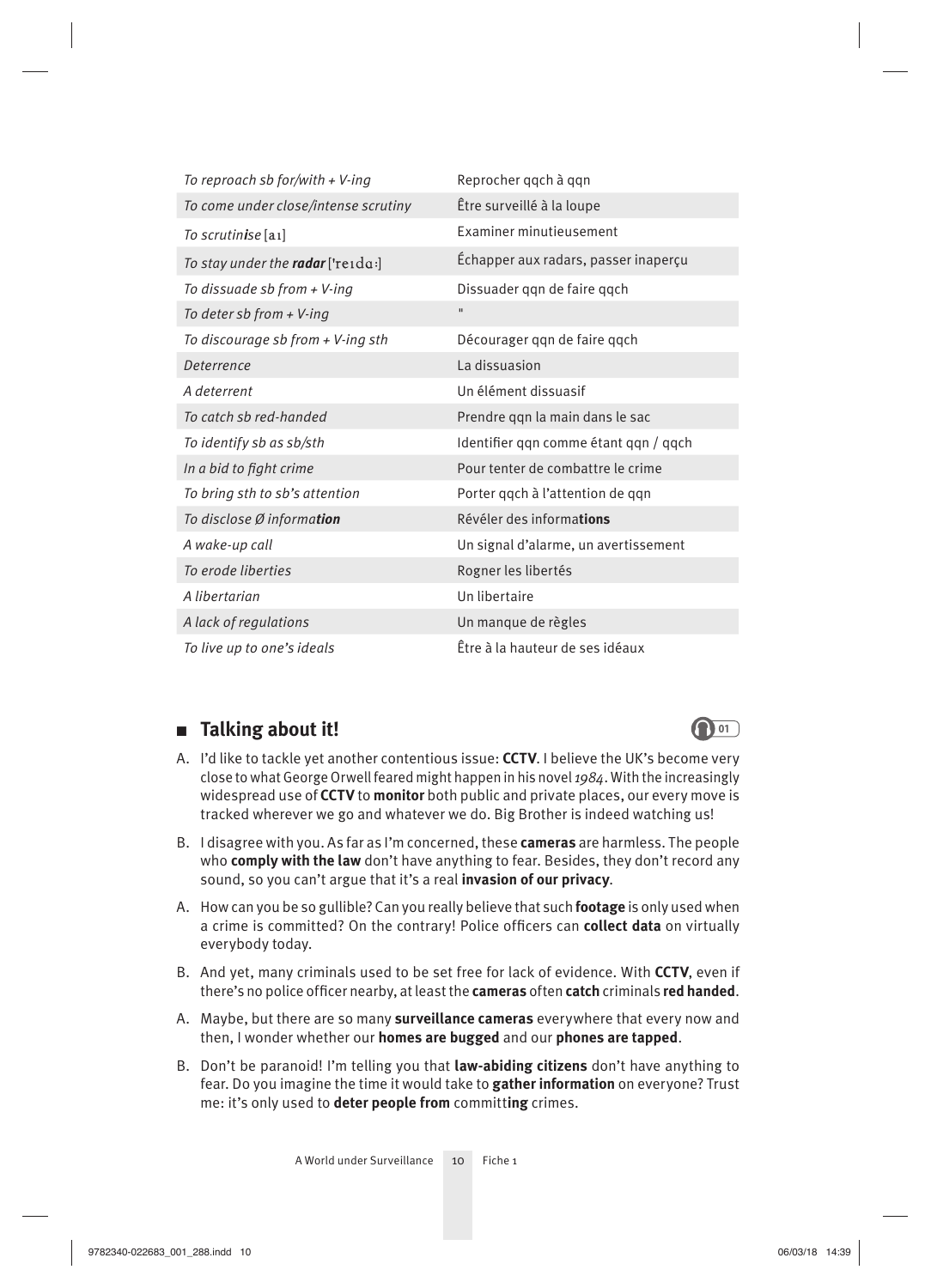- A. We've become so accustomed to these devices that we no longer pay attention to them, and yet, they're ever more **intrusive**. The police could really **intrude on people's private lives** and learn their little secrets. I recently heard of a police officer who would use **CCTV cameras** to track down the patrons of a gay club in order to **blackmail** those who were married.
- B. I understand your point, but I still don't think you are entitled to **blame** the whole system **for** the deeds of a few unscrupulous individuals.

## ■ **Parlons-en !**

- A. Je souhaiterais aborder encore un sujet controversé : **les caméras de vidéosurveillance.**  Je pense que le Royaume-Uni est devenu très proche de ce que George Orwell craignait de voir arriver dans son roman *1984*. Avec l'utilisation de plus en plus large de ces **systèmes de vidéosurveillance** pour **garder un œil** à la fois **sur** les lieux publics et sur les espaces privés, chacun de nos gestes est scruté quoi que l'on fasse et où que l'on aille. Big Brother nous regarde vraiment maintenant !
- B. Je ne suis pas d'accord avec vous. Pour ma part, ces **caméras** sont inoffensives. Les gens qui **respectent la loi** n'ont rien à craindre. De plus, elles n'enregistrent pas les sons, donc vous ne pouvez pas dire qu'il s'agit d'une véritable **invasion de la vie privée**.
- A. Comment pouvez-vous être si naïf ? Pouvez-vous vraiment croire que ce type **d'enregistrement** est utilisé seulement si un délit est commis ? Bien au contraire ! Les agents de police peuvent **récupérer des données** sur quasiment tout le monde aujourd'hui.
- B. Et pourtant, auparavant, de nombreux contrevenants à la loi étaient relâchés par manque de preuve. Avec la **vidéosurveillance**, même s'il n'y a pas d'officier de police tout proche, au moins les **caméras prennent** souvent les contrevenants **la main dans le sac**.
- A. C'est probable, mais il y a tant de **caméras de vidéosurveillance** partout que de temps à autre, je me demande si nos maisons ne sont pas **truffées de micros** et nos **téléphones sur écoute**.
- B. Ne soyez pas paranoïaque ! Je vous dis que les **citoyens respectueux des lois** n'ont rien à craindre. Imaginez-vous le temps que cela prendrait de **récupérer des informations** sur tout le monde ? Croyez-moi : C'est uniquement utilisé pour **dissuader** les gens **de**  commettre des délits.
- A. Nous nous sommes habitués à ces machines et n'y faisons plus attention, et pourtant, elles sont de plus en plus **intrusives**. La police pourrait vraiment **s'immiscer dans la vie privée des gens** et découvrir leurs petits secrets. J'ai entendu parler récemment d'un policier qui utilisait les **caméras de vidéosurveillance** pour repérer les clients d'un club gay afin de **faire chanter** ceux qui étaient mariés.
- B. Je vois où vous voulez en venir, mais je ne pense toujours pas que vous devriez **accuser** le système dans sa globalité **des** méfaits de quelques individus sans scrupules.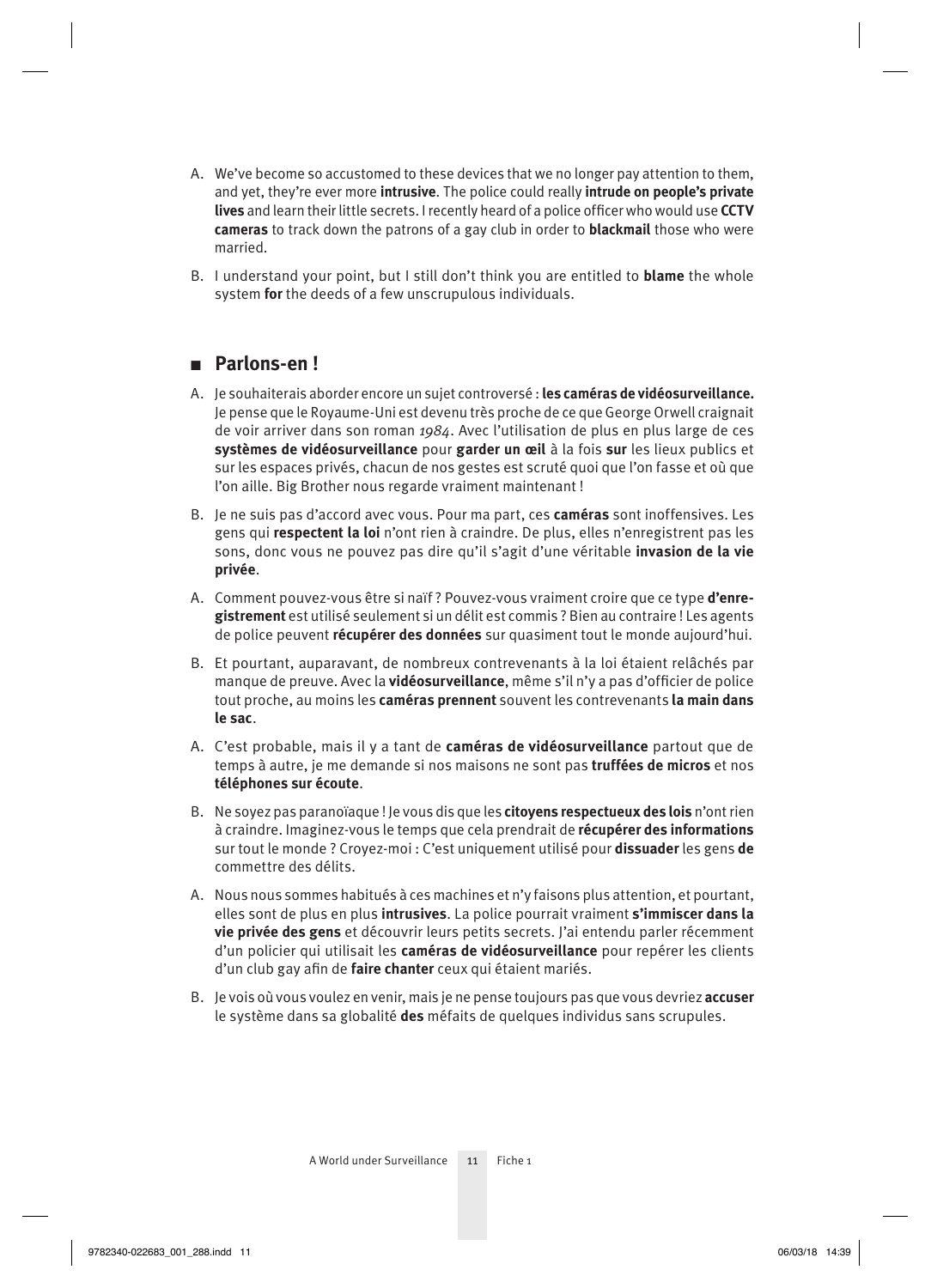

### **1. Traduisez :**

**a.** Un libertaire qui voulait voir dans quelle mesure les opérateurs de vidéosurveillance respectaient la loi demanda les enregistrements où il apparaissait.

**b.** De nombreux citoyens respectueux des lois s'inquiètent du manque de règles contrôlant la façon dont ces données sont récupérées.

**c.** Des dissidents politiques chinois ont peur de trouver des caméras de vidéosurveillance pointées vers chez eux pour les espionner.

**2. Complétez les phrases à l'aide de la traduction des mots qui suivent :** 

pour tenter de combattre le crime • espionner • accuser de • systèmes de reconnaissance des plaques minéralogiques • se sentir tenu de • porter atteinte à • bafouer • rogner • empêcher • les caméras-piétons

- a. While some people **constant of the set up CCTV** systems in their homes in their neighbourhood, others feel uncomfortable about this trend.
- **b.** The police told Johnson that he **high-disk** is neighbours' privacy, but he did nothing to change his behaviour, so they *maching with the did nothing to* on his neighbour.
- **c.** The anti-camera brigade argues that their rights are being by their neighbours' prying cameras.
- d. Some citizens feel that if CCTV's purpose isn't to *..........................*...serious crimes from being committed, they might see their freedoms for an illusion of increased safety.
- **e.** Protestors of CCTV cameras dread the situation might become even more scary once decome commonplace.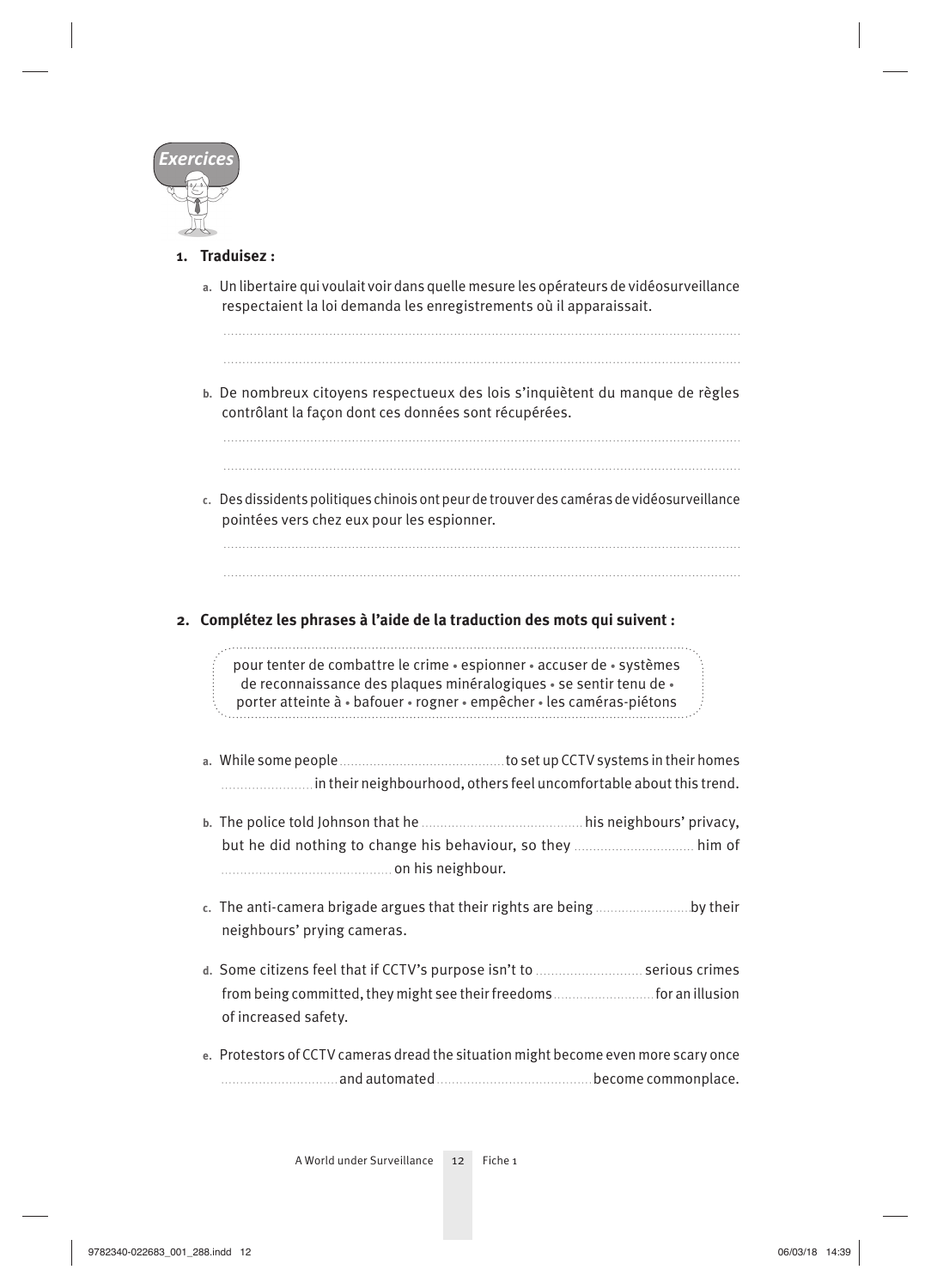## **The Internet: Boon or Bane?**

**Internet : bénédiction ou fléau ?** 

| The OS (Operating System)               | Le système d'exploitation                    |
|-----------------------------------------|----------------------------------------------|
| To have Ø access to <b>the</b> Internet | Avoir un accès à internet                    |
| To get online                           | Se connecter à internet                      |
| An Internet service provider (ISP)      | Un fournisseur d'accès à Internet            |
| An Internet user/A web user             | Un internaute                                |
| Fiber-optic broadband                   | Le très haut débit par fibre optique         |
| A portal $(\neq A$ gate)                | Un portail (≠ portail de la maison)          |
| A browser                               | Un navigateur                                |
| To provide online services              | Proposer des services en ligne               |
| A website                               | Un site web                                  |
| To log in/To log on                     | Se connecter                                 |
| To log out/To log off                   | Se déconnecter                               |
| A search engine                         | Un moteur de recherche                       |
| To google sb                            | Faire des recherches sur qqn sur internet    |
| To send an attachment/an attached file  | Envoyer une pièce jointe                     |
| To forward a message                    | Transférer / Faire suivre un message         |
| To download a file                      | Télécharger un fichier (vers son ordinateur) |
| To upload pictures                      | Mettre en ligne / Télécharger des photos     |
| Software                                | Un logiciel                                  |
| To search/To browse Ø the web           | Faire des recherches sur internet            |
| To surf Ø the web                       | Surfer sur le web                            |
| To enhance a window                     | Agrandir une fenêtre                         |
| To be connected <b>through</b> networks | Être connecté(s) en réseau                   |
| To share data/informatio <b>n</b>       | Partager des données / des informations      |
| The loss of dat <b>a</b>                | La perte de données                          |
| To delete/To erase/To cancel            | Supprimer / Effacer / Annuler                |
| To create a blog/A blogger              | Créer un blog / Un blogueur                  |
| To share one's ideas/experience         | Partager ses idées / son expérience          |
| To chat with sb                         | Chatter, discuter sur le web avec qqn        |
| To telecommute                          | Faire du télétravail                         |
| To go viral/To be a hot topic           | Devenir viral / Être un sujet brûlant        |
| To create a buzz about/around sth       | Créer un buzz à propos / autour de qqch      |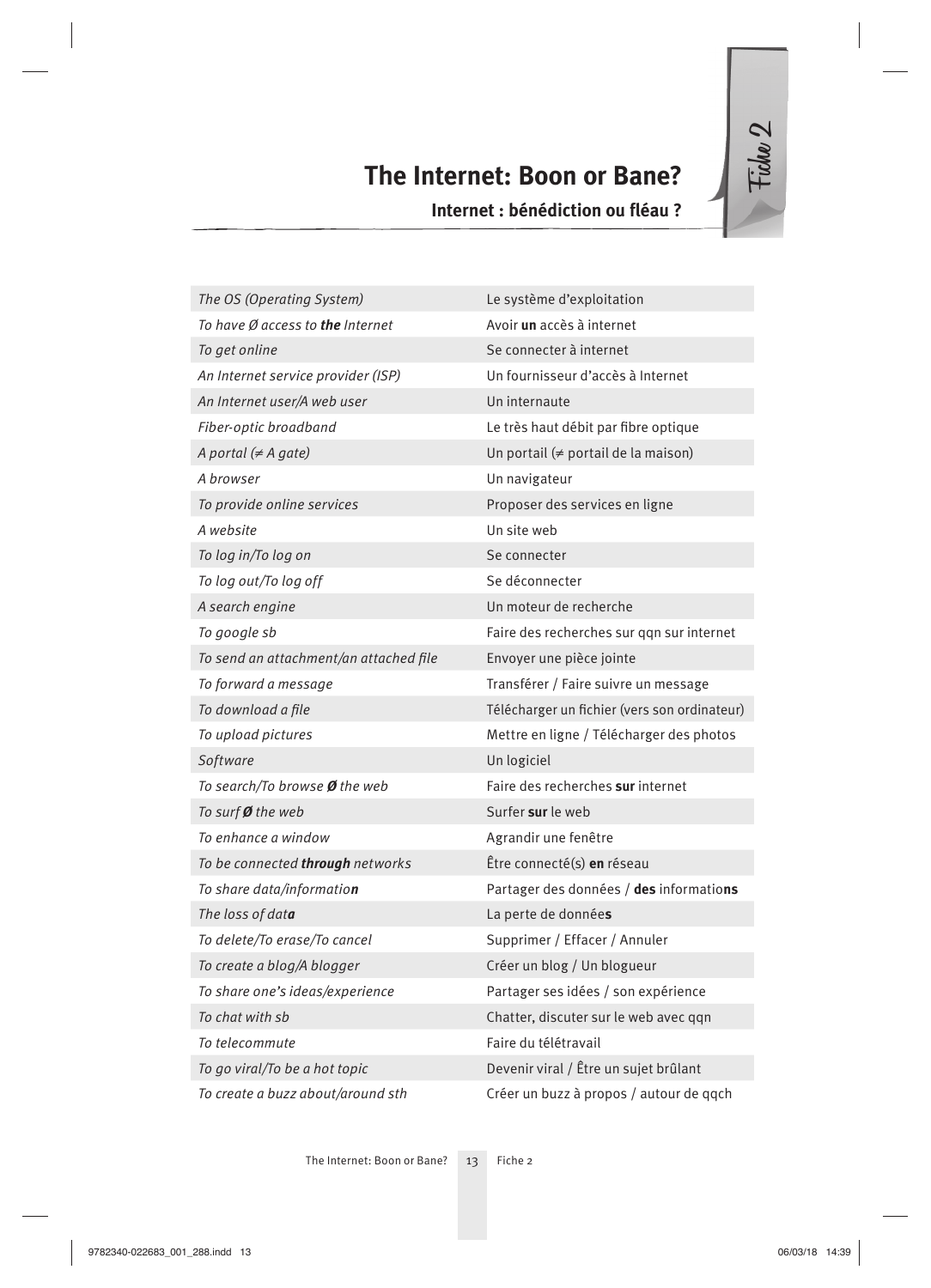| To spread misinformation                   | Propager la désinformation                   |
|--------------------------------------------|----------------------------------------------|
| A social network                           | Un réseau social                             |
| Information Technology/IT                  | Les technologies de l'information / les TIC  |
| Over-exposure                              | La surexposition                             |
| An addiction                               | Une addiction                                |
| To be/become addicted to                   | Être accro à / devenir accro à               |
| In the blink of an eye                     | En un clin d'œil                             |
| To download sth illegally                  | Télécharger qqch illégalement                |
| To crack down on illegal downloading       | Sévir contre le téléchargement illégal       |
| To provide a gateway to sth                | Ouvrir une porte sur ggch                    |
| To do online shopping                      | Faire ses achats sur internet                |
| To purchase sth online                     | Faire des achats en ligne                    |
| To order sth from home                     | Commander qqch de chez soi                   |
| To search for a job/business opportunities | Chercher un travail / des opportunités       |
| An e-commerce site                         | Un site de commerce électronique             |
| Throughout $[0rv2avt]the g lobe$           | Tout autour de la planète                    |
| A wide gamut/range of products             | Une large gamme de produits                  |
| To deliver to your doorstep/A delivery     | Livrer à domicile / Une livraison            |
| To customise a product                     | Personnaliser un produit                     |
| To subscribe to a dating site              | S'inscrire sur un site de rencontres         |
| To use online banking                      | Utiliser la banque en ligne                  |
| To secure an online payment                | Sécuriser un paiement en ligne               |
| To use an unsecured wireless network       | Utiliser un réseau wifi non-sécurisé         |
| To pose a great threat to sth              | Menacer gravement qqch                       |
| To steal sb's credit card number           | Voler le numéro de carte de crédit de qqn    |
| To rob sb's account details                | Voler les coordonnées bancaires de qqn       |
| To deny sb access to a site                | Refuser l'accès à un site à qqn              |
| To bypass Internet censorship              | Contourner la censure sur Internet           |
| To circumvent/To get around filtering      | Contourner les filtres                       |
| A hacker                                   | Un pirate informatique                       |
| To hack into a system                      | S'introduire dans un système                 |
| To disable sb's Internet security          | Désactiver l'anti-virus de qqn               |
| To crash a website                         | Mettre un site hors service                  |
| Phishing (internet fraud)                  | L'hameçonnage (= fraude sur internet)        |
| Malware/Spyware                            | Un logiciel malveillant / Un logiciel espion |
| A virus/A Trojan horse                     | Un virus / Un cheval de Troie                |
| A malignant programme                      | Un programme malveillant                     |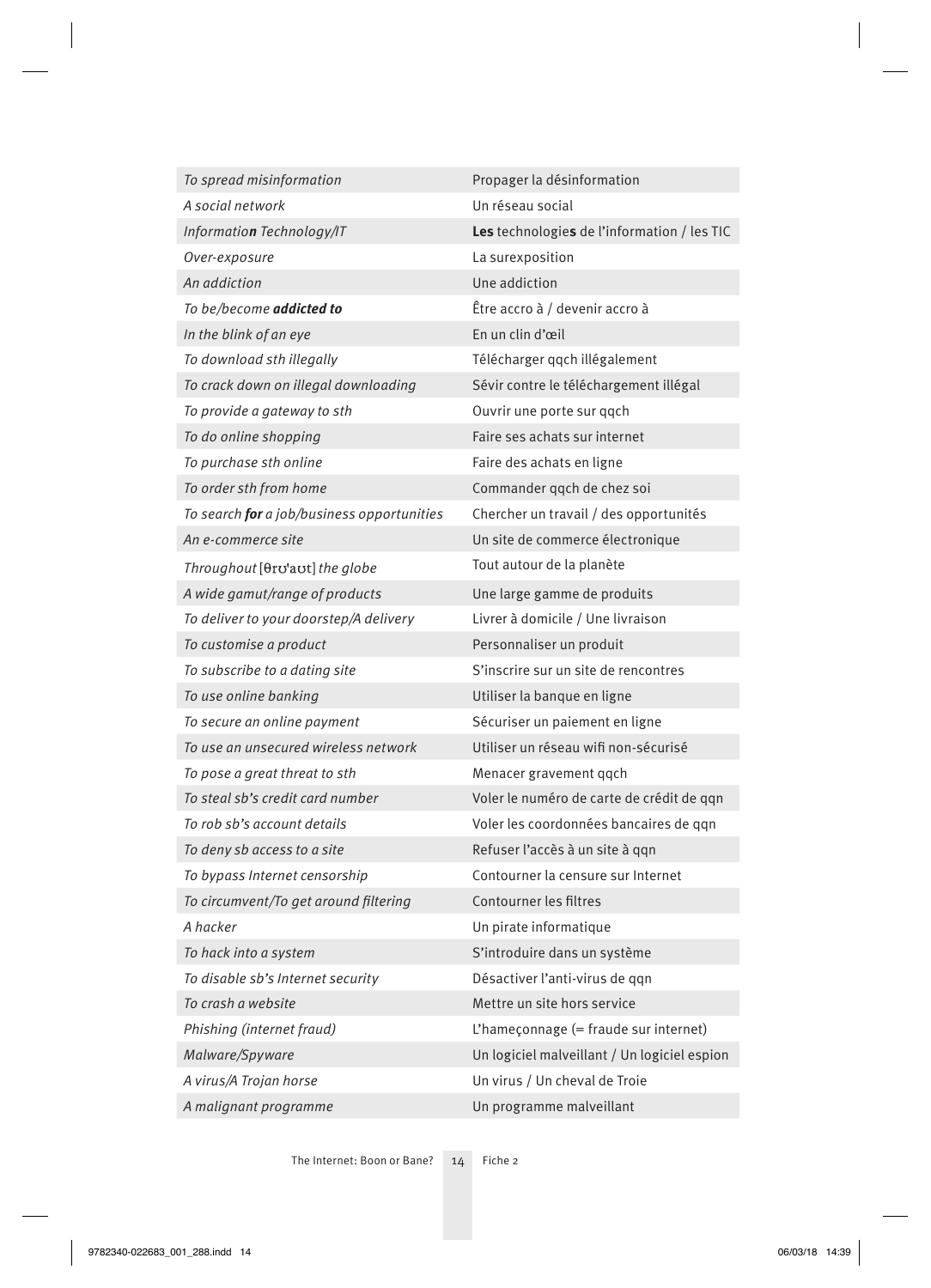| A firewall/Ø Antivirus software              | Un pare-feu / Un anti-virus              |
|----------------------------------------------|------------------------------------------|
| To get engrossed in the virtual online world | Être captivé par le monde virtuel        |
| To sever all contact with one's family       | Couper les ponts avec sa famille         |
| The virtual world/Virtual reality            | Le monde virtuel / La réalité virtuelle  |
| To turn into a b <b>a</b> ne [e1]            | Devenir un fléau                         |
| To curb the ill effects of sth               | Contrer les effets néfastes de qqch      |
| A geek, a nerd                               | Un as en informatique, un intello coincé |
| Cyberbullying                                | Le harcèlement en ligne                  |
| To bully sb on the web                       | Harceler ggn sur internet                |
| To post pictures online                      | Publier des photos sur le web            |
| To be the target of online abuse             | Être la cible d'insultes sur internet    |
| To taunt sb                                  | Se moquer de qqn                         |
| To try to ridicule sb                        | Essayer de ridiculiser ggn               |
| To cause great distress to sb                | Bouleverser qqn profondément             |
| To think of taking one's own life            | Penser au suicide                        |

### ■ Talking about it! 2022



- A. I wonder how people used to live without constant **access to the Internet**.
- B. Well, don't look any further! I'm old enough; I can tell you… Although, to be honest, **the Internet** has changed our lives so much it's sometimes hard to remember we didn't use to find virtually any type of information by googling it in the blink of an eye then.
- A. I'm sure work took much more time, too, since you couldn't **send** emails with **attached**  files or share information with your colleagues so easily.
- B. Work was different, you're right. Besides, only very few people could **telecommute**, too. On the upside, though, it also meant your employer didn't expect you to be available 24/7, and at least that was a good thing!
- A. I recognise your dyed-in-the-wool optimism! And if I say you couldn't **order** anything **from home** on an **e-commerce website** and get things **delivered to your doorstep**, you'll reply that you didn't need to worry about **hackers stealing your credit card numbers** then…
- B. You're probably right. And we didn't have **cyberbullying** either. Nobody **posted** embarrassing **pictures** of you **online**. At least if someone wanted to **taunt** you or **ridicule** you, they had to do it to your face… Nowadays, such **posts go viral** way too quickly, and it **causes great distress among** the victims.
- A. You're right.